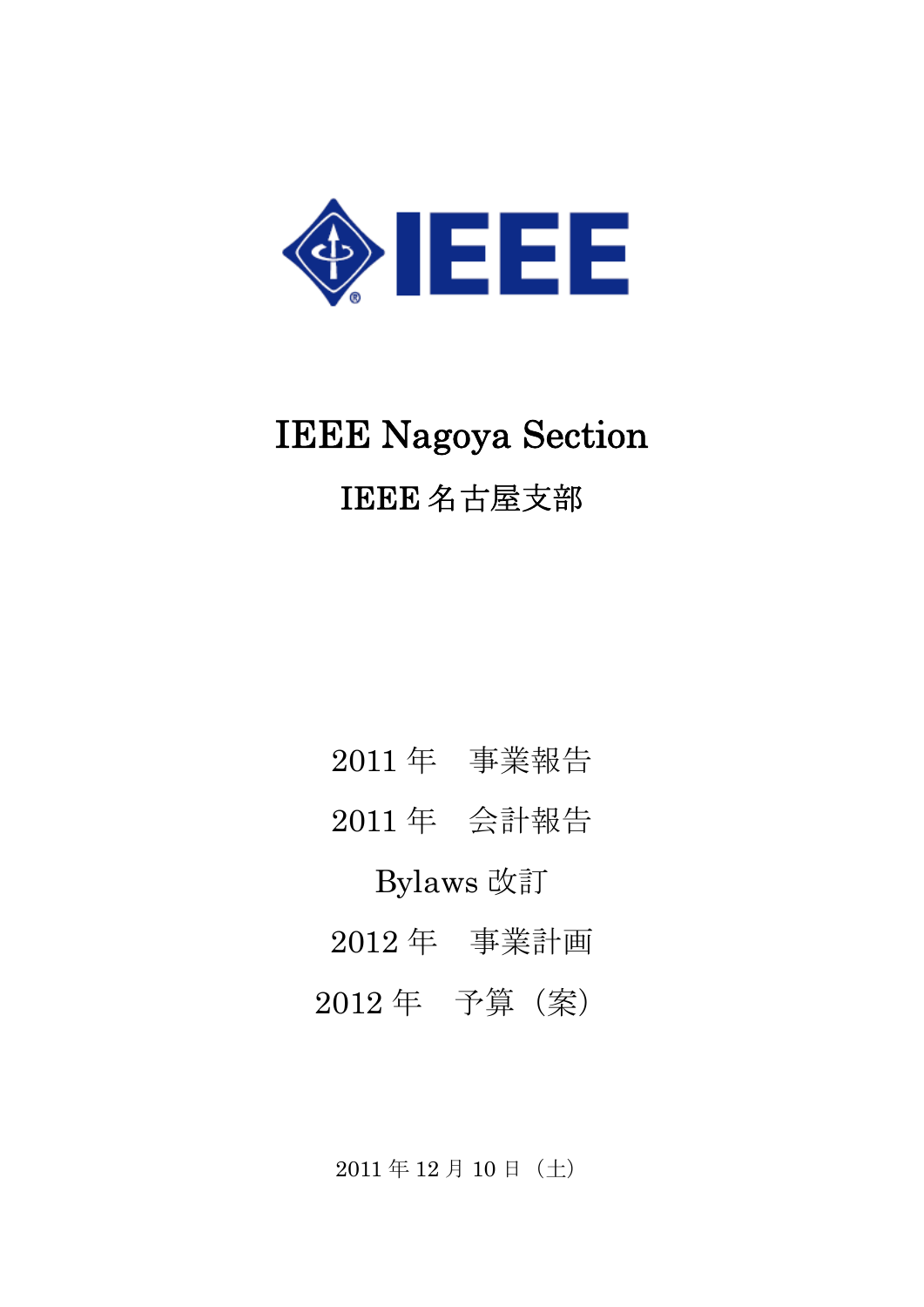### Ⅰ IEEE 名古屋支部 2011 年事業報告

### 1. 支部活動

### Office・Secretary

1) 会員・非会員からの MAC アドレス取得,IEEE 標準規格問い合わせ等に対応した.

#### Nominations Committee

- 1) 11 月 4 日支部の Senior Member に「Fellow 昇格-挑戦へのお誘い-」を送付(別紙参照)
- 2) 12 月支部の Member に「Senior メンバへの昇格」案内を送付(別紙参照)
- 3) Fellow 昇格者について 2011 年度昇格者(2011.2 発表)はなかった。
- 4) Senior Member 昇格者 3 名を得た。(うち 1 名は,支部役員が reference になった)

#### Membership Development Committee

- 1) IEEE名古屋支部優秀学生賞および優秀論文賞の拡充に努め,IEEEの認知と会員数増に努 めた.
- 2) IEEE学生会の活動の活発化に努めた.
- 3) 入会案内を支部主催・共催・協賛・講演行事などで配付し、会員増に務めた. 昨年比4.5% の増加があった.

### Technical Activities Committee

1) 学術講演会,研究会等の開催を積極的に進め,後述する21件の学術講演会,研究会等を主催・ 共催・協賛・後援の実施および計画した.2011年12月10日の総会後に稲垣康善豊橋技術科学 大学副学長による特別技術講演を開催した.

2) IEEE Milestone として, 明電舎による ZnO を利用した避雷器の開発を申請する方向で準備し ている.

#### Award Committee

1) 2011 年度電気関係学会東海支部連合大会の実行委員会に参加し,奨励賞選定フローについて IEEE 名古屋支部学生会員を優先的に表彰するよう改訂した。結果,学生会員 3 名をふくむ,IEEE Student Award を 9 名の学生に授与する予定である.

- 2) 2011 年度電気関係学会北陸支部連合大会の実行委員会に参加し,IEEE 名古屋支部優秀論文 賞の選考を行ったが対象者がなかった.
- 3) 名城大学 赤崎勇教授(名古屋大学特別教授)が 8 月 20 日 Edison Medal を受賞された.

#### Student Activities Committee

1) (Membership Development Committee と連携)IEEE 学生会の活発化に努め,名古屋大学, 静岡大学 SB の活動の活性化を図った(別紙参照).

2) 2010 年に開始した国際会議研究発表助成事業の受賞者を 8 名選定し(別紙参照),2011 年総 会にて授賞式を執り行った。さらに規定の改訂を行い 2011 年度分の募集を行った。

3) (Membership Development Committee と連携)優秀学生賞を愛工大,名城大学および豊橋 技術科学大で実施した(別紙参照)。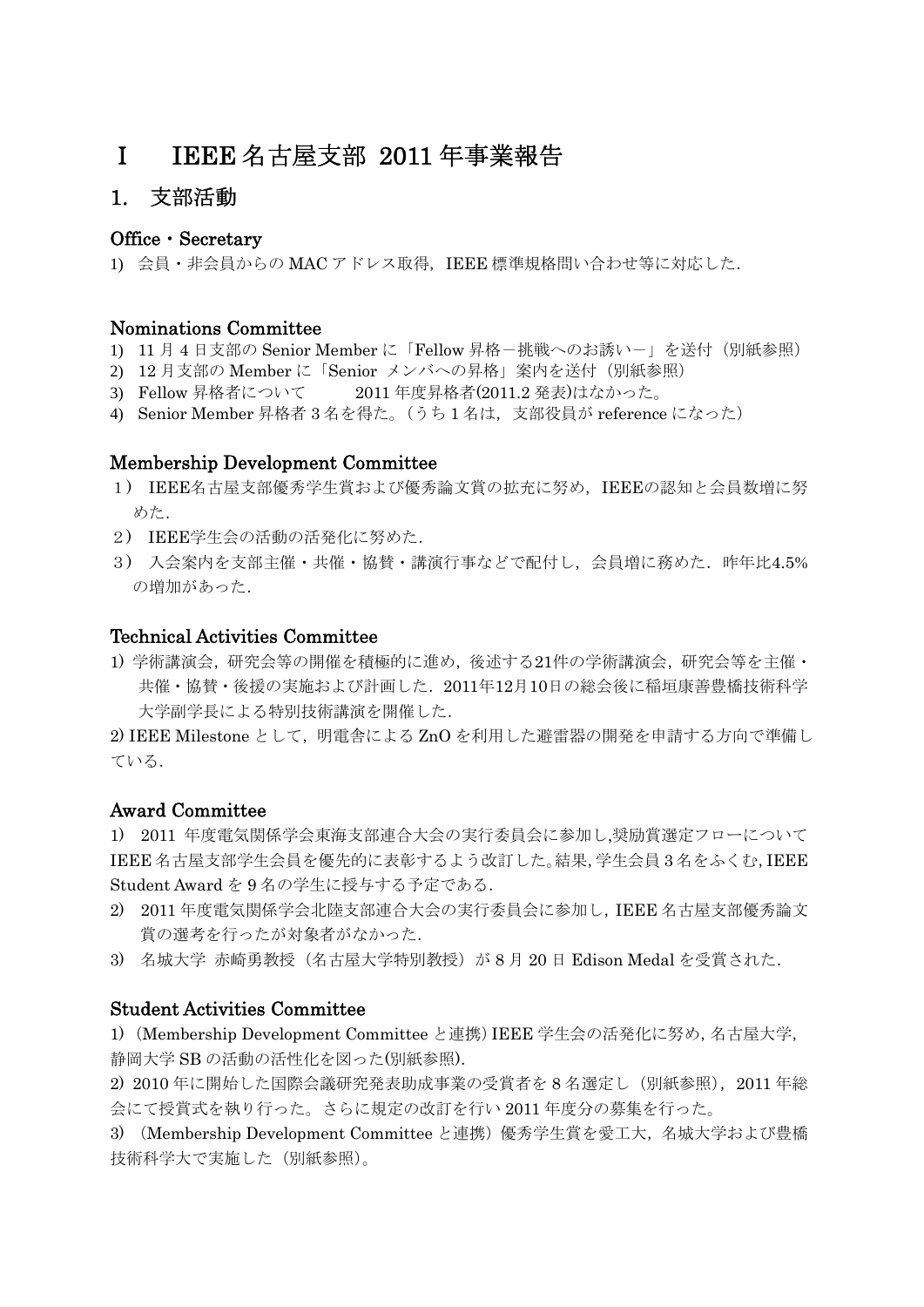### 2. 支部会員数

2011 年 11 月時点で会員数 1,160 名(Fellow: 32, Senior member: 54: Member: 855, Student member: 150, Associate member: 65)である.昨年の同時期に比して総数+50 名(内訳 Fellow:  $-1$   $\&$ , Senior Member: +2  $\&$ , Member: +21  $\&$ , Associate Member: +4  $\&$ , Student Member: +24 名)と 4.5%の増加である.

### 3. 役員会,理事会

- 1) 第1回拡大役員会·理事会を 2011 年 2 月 19 日の 14 時より名古屋大学で開催し, past-chair, past-secretary の出席のもと,引き継ぎと,2011 年の支部活動全般について議論を行なった。
- 2) 第 2 回拡大役員会・理事会を 2011 年 9 月 10 日の 14 時より名古屋大学で開催し,bylaws 改 正,2012 年テクニカルツアー準備,国際会議発表助成規定の改訂および授賞者報告,支部大 会の奨励賞,総会プログラム等について議論した。
- 3) 第 3 回役員会を 2011 年 11 月 26 日の 15 時より名古屋大学で開催し,総会の議題について議 論した.
- 4) 第 4 回拡大役員会・理事会を Chapter 代表者を交えて,2011 年 12 月 10 日の 14 時半より名 古屋大学で行った.

### 4. 学術講演会,研究会等

主催 5件,共催 2件,協賛 13件,後援1件を実施した. (別紙参照)

### Ⅱ IEEE 名古屋支部 2011 年会計報告

(2011 年1月1日~12月31日) 別紙参照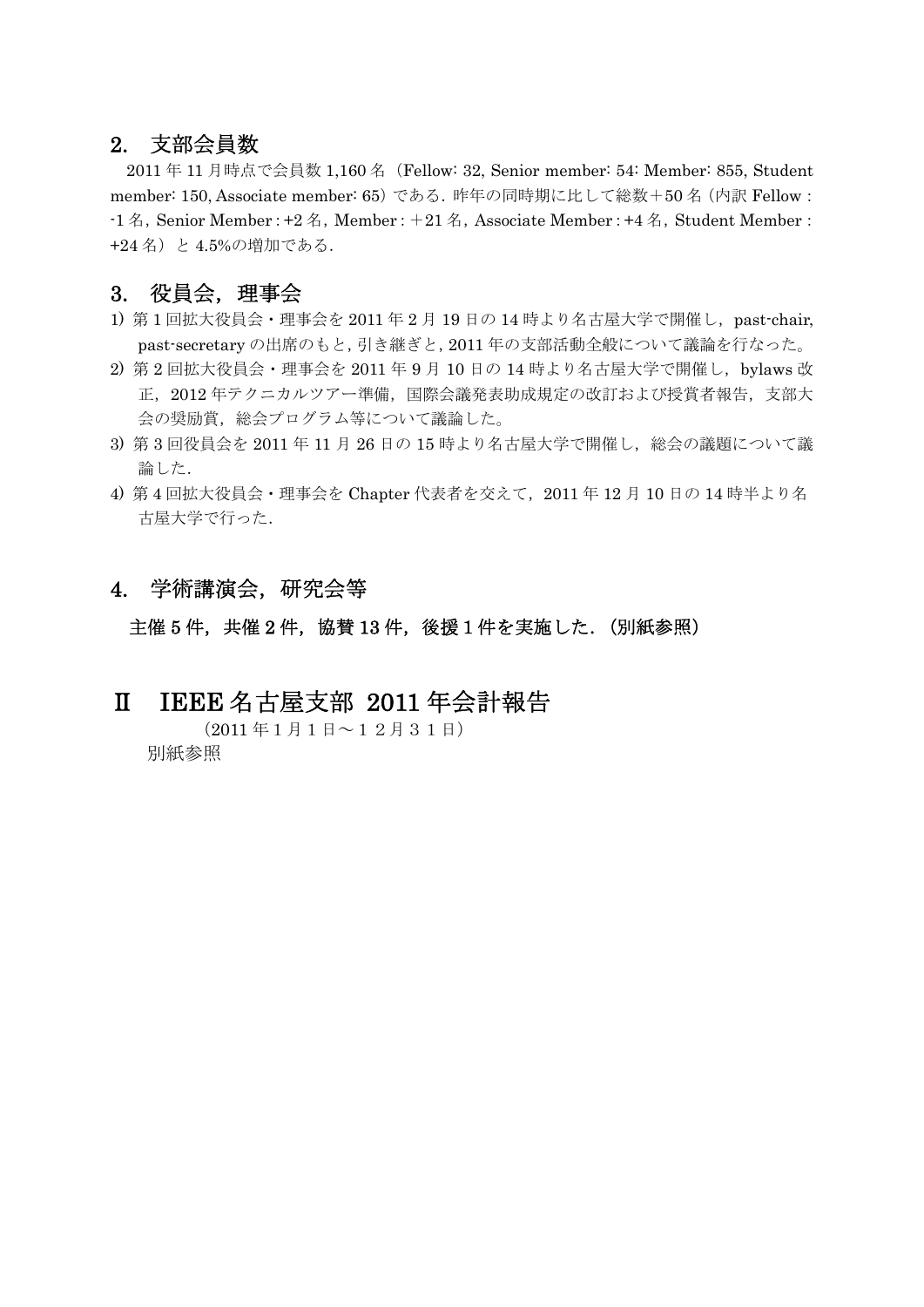### Ⅲ IEEE 名古屋支部 Bylaws 改訂

### 下記の改訂主旨で準備中(2011.12.10)

1. Nomination Committee を Member Advancement and Nomination Committee に変更

理由:Nomination Committee は役員選挙委員会でも使われるため,メンバの Fellow, Senior へのプロモーションをすることを明示して、区別するため.

2. Chapter Operation Committee を追加

理由:Chapter を支部内でさらに発足させるため,委員会を作り,また Chapter の活動を支援するため.

3. Executive Member Nomination Process を改訂

理由: MAG マニュアルに準拠するため. また、候補者1名のみの場合の承認手 続きを総会または理事会とする.

4. Referencing Regulation を最新のものに変更

理由:前回の制定から時間がたち RAB オペレーションマニュアルが,「MGA」 に変更になったため.

改定案(別紙)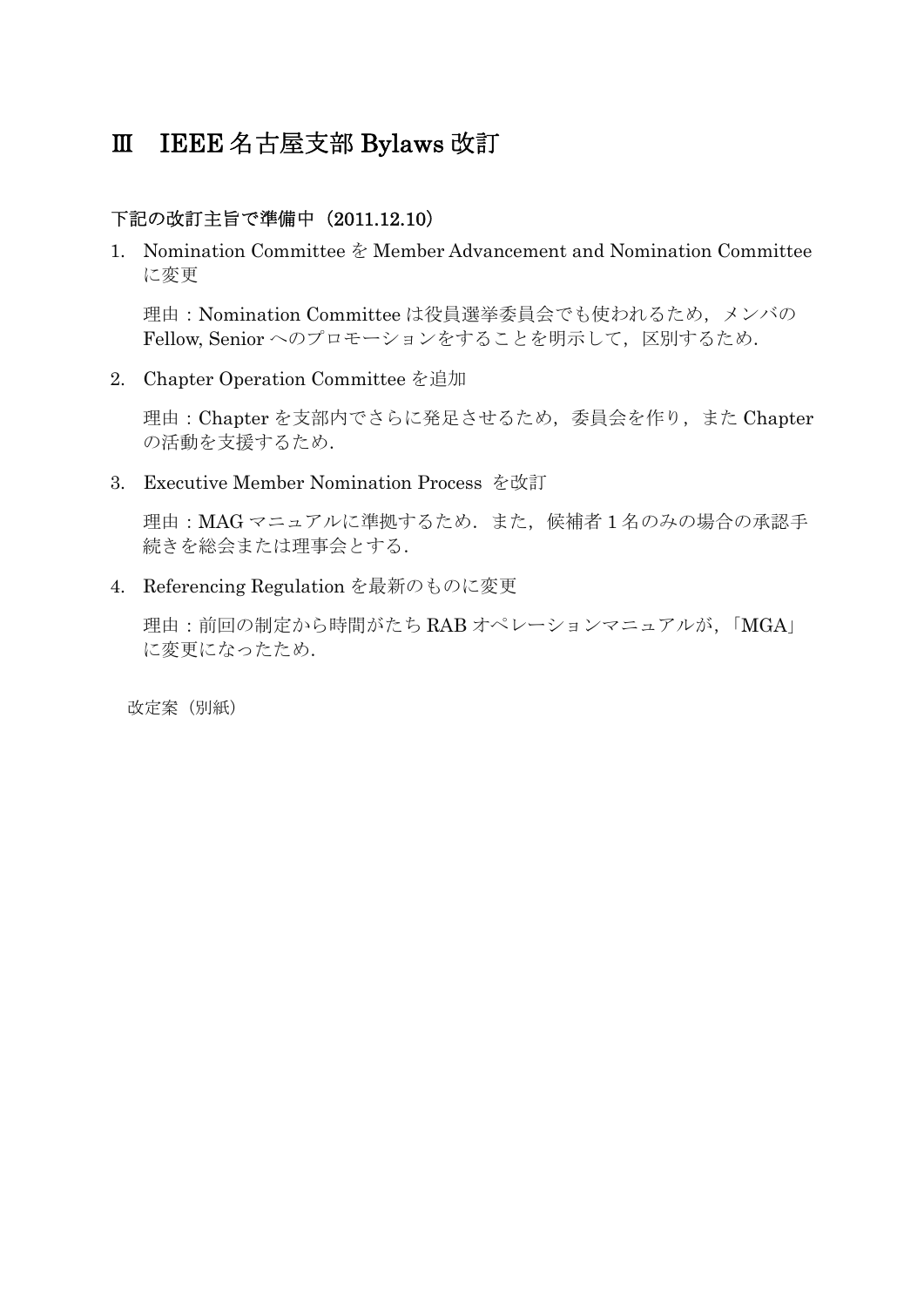### IV IEEE 名古屋支部 2012 年 事業計画

### 1. 支部活動

### Office・Secretary

- 1) 名古屋支部における事業の活性化·充実をはかる. また、名古屋支部会員の一層の拡大を目指 して広報活動を行う. さらに, IEEE Japan Council, IEEE他支部, 各Chapters, 関連学会 との連携を進め、会員へのサービス業務の一層の充実に努める.
- 2) Chapter設立に向けて働きかけを行う.
- 3) IEEE Milestoneの新たな申請について検討する.
- 4) Fellow NominationとSenior Memberへのグレードアップの勧誘を行う.
- 5) IEEE 名古屋支部学術奨励賞の拡充を図る.
- 6) Student Branch 設立に向けて働きかけを行う.
- 7) 2012Japan Technical Tour(JTT)の名古屋地区でのレセプションを企画・実施する.(別紙参照)

### Member Advancement and Nomination Committee

- 1) 2012年4月および10月: Senior Member に「Fellow 昇格-挑戦へのお誘い-」, Member に「Senior メンバへの昇格」案内を送付して Fellow Nomination と Senior Member へのグ レードアップを推進する.
- 2) 定期的に会員に呼びかけると共に,申請手順の周知を図る.特に Senior Member へのグレー ドアップでは,支部推薦の Reference は 2 名(通常 3 名)でよいことなどを積極的に伝える。
- 3) Senior Member のグレードアップをより強力に促進するため、役員会で APPLICATION/NOMINATION FORM FOR SENIOR MEMBER GRADE  $\geq$  SENIOR MEMBER GRADE REFERENCE FORM のひな形を作成しておき,その旨を Member に伝 える。また,Nominator や Reference を見つけるのが困難な Member に対しては,Nominator や Reference の斡旋を行う。さらに、役員が Nominator か Reference になることも考える。

### Membership Development Committee

- 1) 既存Branch(名大,静大)活動の活性化(SACと連携)
- 2) IEEE名古屋支部優秀学生賞の拡充およびNagoya Section学術奨励賞の検討. IEEE会員調査によるプロモーション(SACと連携)
- 3) 入会案内の配付による会員増

#### Technical Activities Committee

- 1) 学術講演会,研究会等の主催·共催·協賛·後援を積極的に進める. 年20回を目標とする.
- 2) Chapter Promotion Committeeを設け,支部Chapter設立への働きかけを積極的に行う.
- 3) JC History Committee委員と連携して、Milestone申請を積極的に働きかける.

### Award Committee

- 1) 電気関係学会東海支部大会学生奨励賞IEEE Student Awardを授与する.(SACと連携)
- 2) 電気関係学会北陸支部連合大会の学生発表者を対象にIEEE名古屋支部優秀論文賞の募集を 行う. 北陸地区会員等を対象とする情宣を強化する. (SACと連携)
- 3) 各大学優秀学生賞の普及に努める.(SACと連携)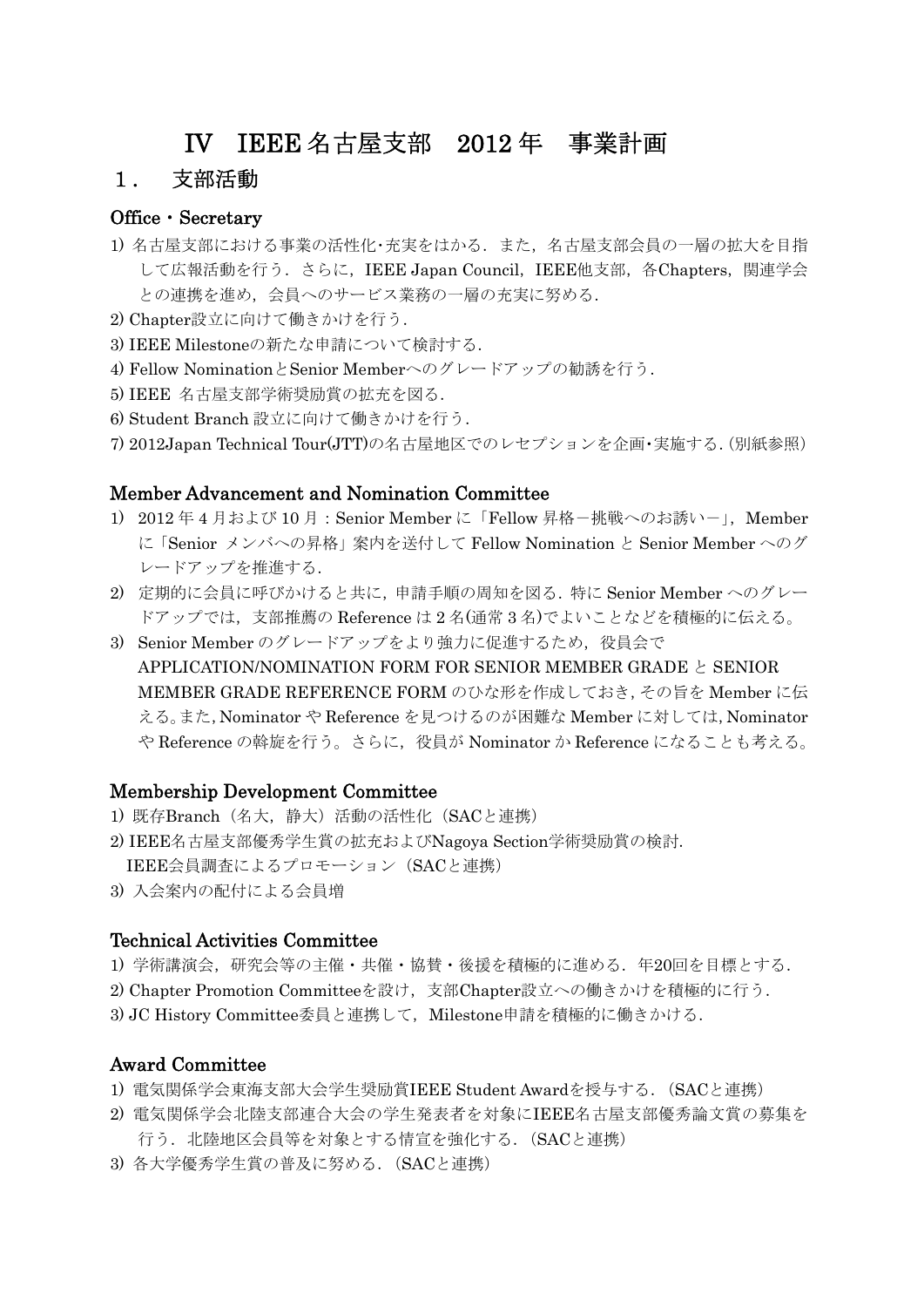4) 名古屋支部独自の Award (Nagoya Section 学術奨励賞 (仮称)) の新設を検討する.

### Student Activities Committee

- 1) 名古屋大学,静岡大学 SB の活動のさらに活発化させる。
- 2) 国際会議研究発表助成事業の実行・発展。
- 3) 電気関係学会東海支部連合大会学生奨励賞 IEEE Student Award, 電気関係学会北陸支部連合 大会優秀論文賞に対し賞状及び副賞の手配などにおいて協力する。(AC と連携)
- 4) 各大学における卒業論文・修士論文における優秀学生賞の普及に努め,賞状・副賞に関する支 援を行う。
- 5) 他大学に SB 設立を働き掛ける。

### 2. 役員会,理事会,支部総会

1) 支部理事会/ Annual Meeting (総会) を2011年12月10日に開催し、2011年事業報告・ 決算報告,2012年事業計画・予算計画を審議する.

2)支部役員会・理事会は年3回程度の開催を予定.支部Chapter役員等を加えて拡大役員会・ 理事会とする.

### V IEEE 名古屋支部 2012 年 会計予算

(<sup>2012</sup> <sup>年</sup> <sup>1</sup> <sup>月</sup> <sup>1</sup> 日~<sup>12</sup> <sup>月</sup> <sup>31</sup> 日)

別紙参照

### VI 2011-2012 年 IEEE Nagoya Section 役員・監事・常設委員会委員長・理事

◎役員・理事( Officers, Section Executive Committee Members )

| Chair      | 岩田 彰 (名古屋工業大学・教授)   |
|------------|---------------------|
| Vice-Chair | 廣田 哲夫(金沢工業大学・教授)    |
| Secretary  | 間瀬 健二(名古屋大学・教授)     |
| Treasurer  | 滝川 浩史 (豊橋技術科学大学・教授) |

### ◎ 監事・理事( Auditor, Section Executive Committee Members )

Auditor 石子 雅康 (豊田中央研究所)

◎ 常設委員会委員長・理事( Standing Committee Chairs , Section Executive Committee Members)

| <b>Nominations</b>     | 清水 教之(名城大学・教授)      |  |
|------------------------|---------------------|--|
| Membership Development | 所 哲郎(岐阜工業高等専門学校・教授) |  |